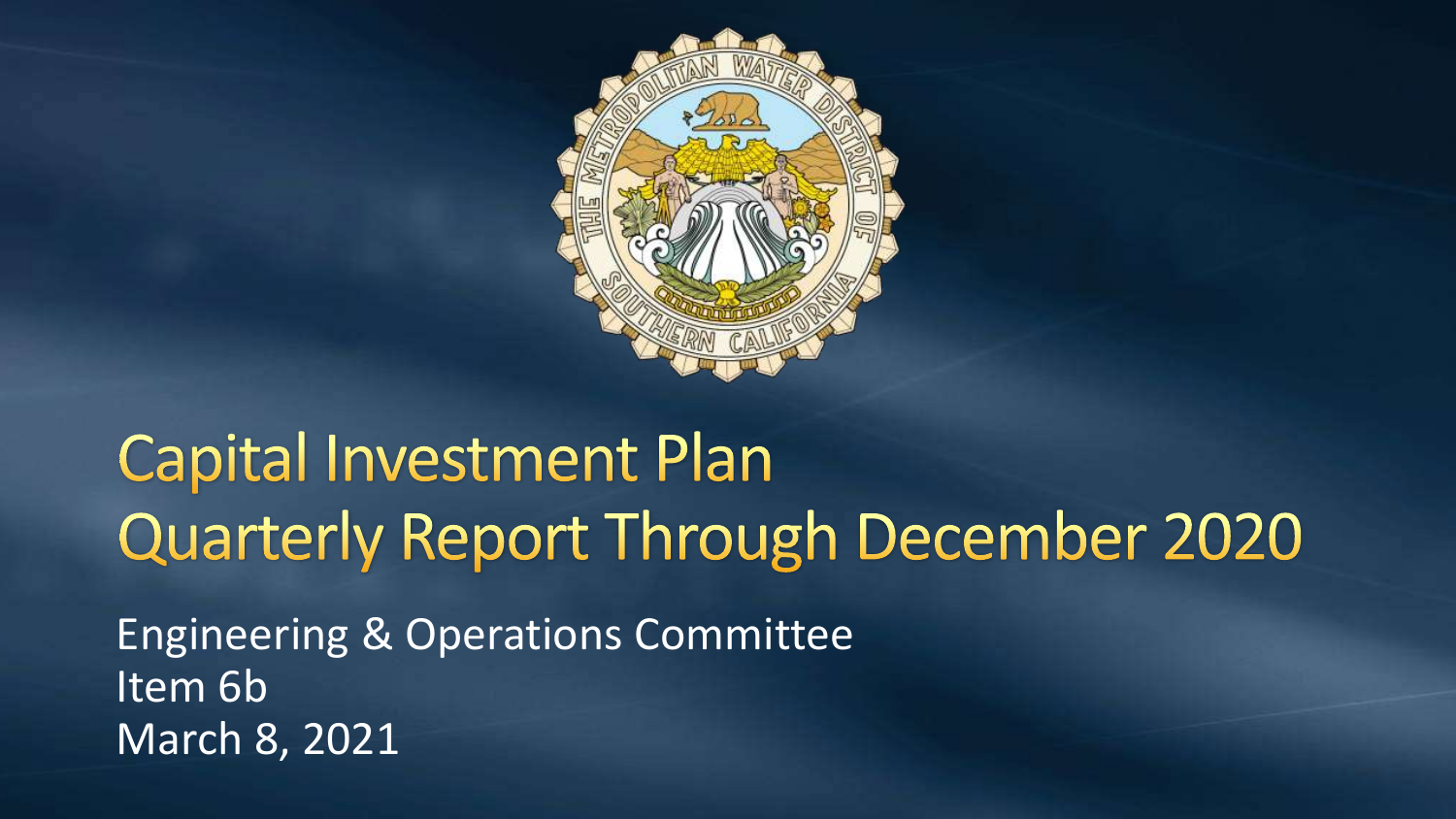# **Capital Investment Plan** 2nd Quarter Summary for FY 2020/21

- 3 Construction Contracts Awarded \$4.0 M
- 4 Professional Services Agreement Authorized \$3.7 M
- 2 Increase of Change Order Authorized \$0.8 M
- **C** Contracts Currently Underway \$389.6 M
	- 23 construction \$328.9 M
	- 15 procurement \$60.7 M
- **CIP Fund Authorization \$500 M Biennial Budget** 
	- **S20.4 M authorized for projects in Q2**
	- $\circ$  \$374.7 M total authorized through Q2
	- $\therefore$  \$125.3 M available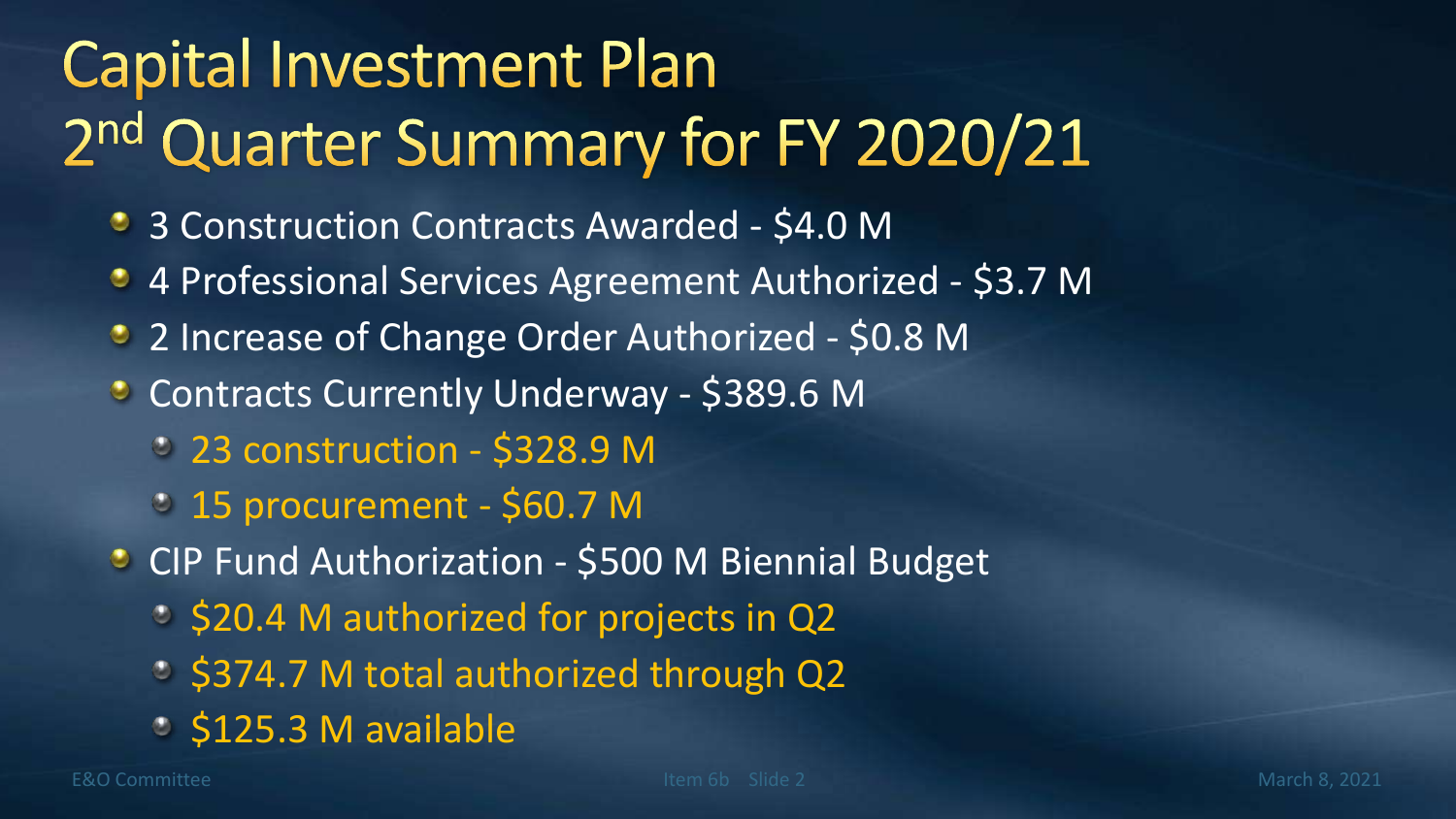# **Capital Investment Plan** Planned & Actual Expenditures

| <b>Quarter</b>  | <b>Planned</b><br><b>Expenditures</b> | <b>Actual</b><br>Expenditures |
|-----------------|---------------------------------------|-------------------------------|
| FY 2020/21 - Q1 | \$70.4 M                              | \$55.6 M                      |
| O2              | \$58.5 M                              | \$72.2 M                      |
| <b>Total</b>    | \$128.9 M                             | \$127.8 M                     |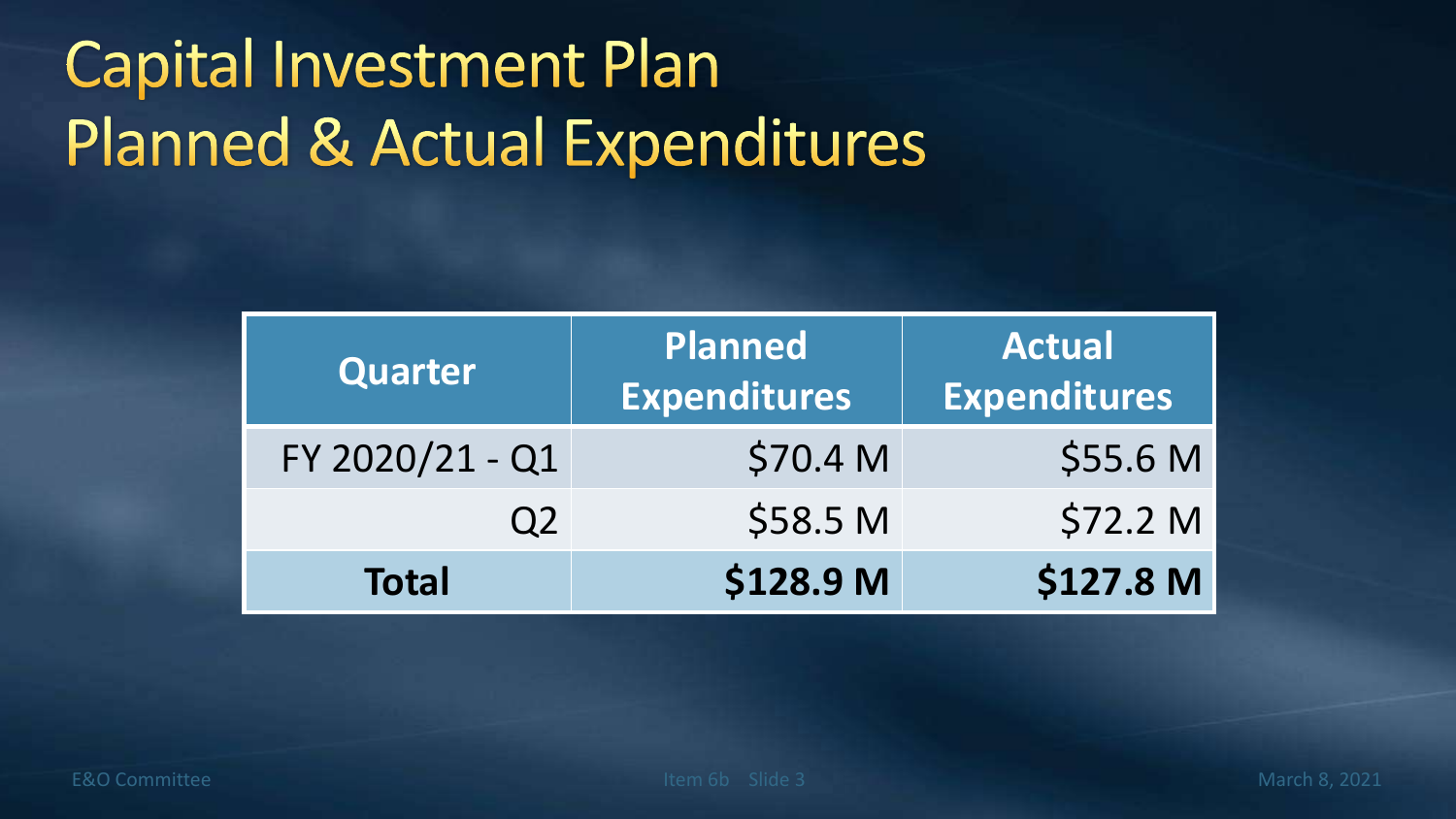# FYs 2020/21 & 2021/22 Capital Investment Plan Performance

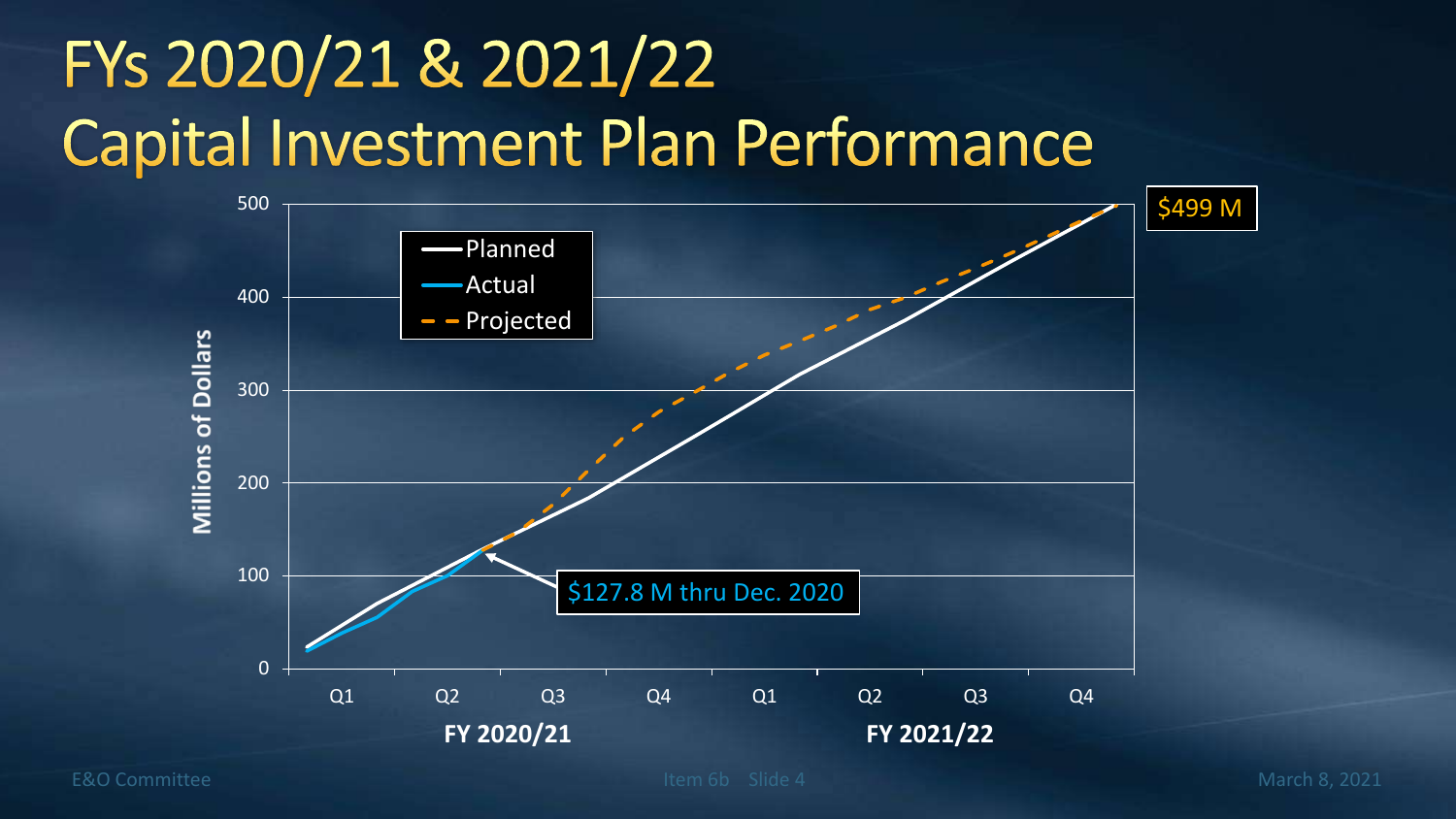## **CRA Discharge Line Isolation Coupling Assemblies**



**Concrete Placement of New Anchor Block at Intake Pumping Plant**

**Contract awarded in** August 2019

- 66% complete
- Est. Completion in June 2021
- **Current Phase** Estimate: \$38.8 M
- **C** Actual for Current Phase: \$23.3 M

E&O Committee **Item 6b** Slide 5 March 8, 2021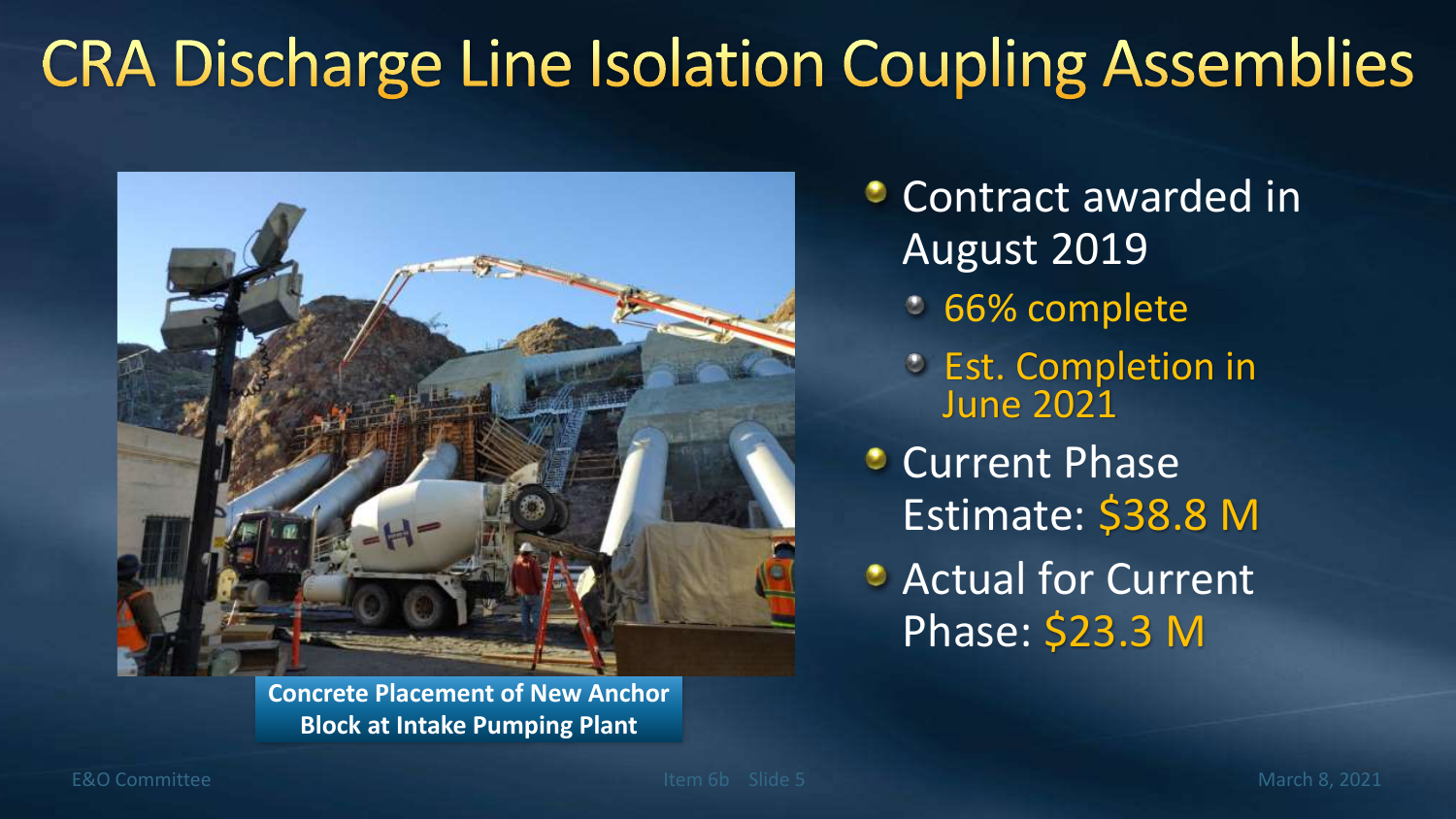### **Greg Avenue Pump Station Rehabilitation**



**Installation of Surge Tank Catwalk**

**Contract awarded in** February 2019

- 95% complete
- Est. Completion in April 2021
- **Current Phase** Estimate: \$29.7 M
- **C** Actual for Current Phase: \$27.8 M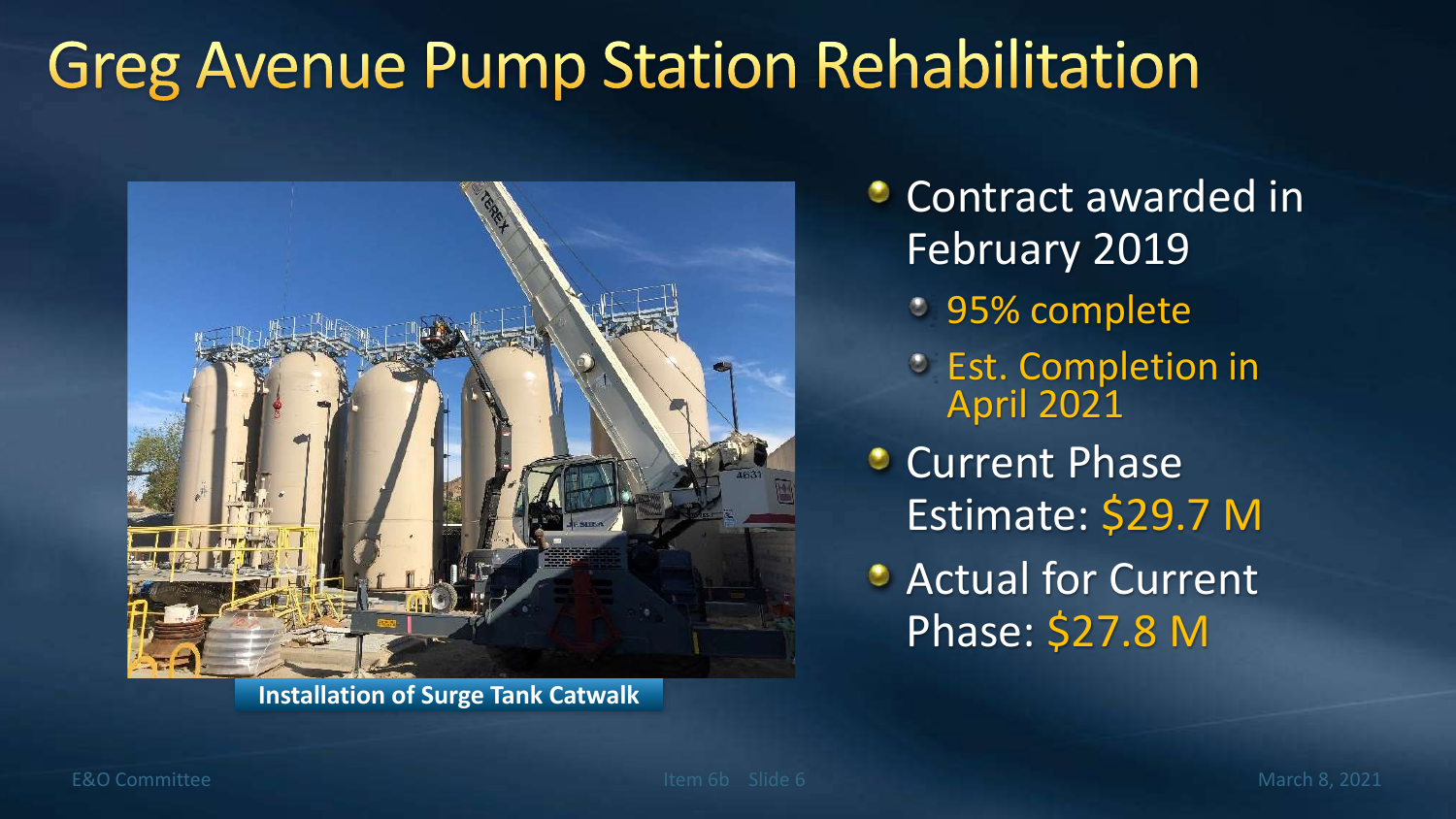### **Minor Capital Projects**

| <b>Fiscal Year Appropriation</b>                | 2016/17<br>2017/18 | 2018/19<br>2019/20 | 2020/21<br>2021/22 |
|-------------------------------------------------|--------------------|--------------------|--------------------|
| <b>Amount Appropriated</b>                      | \$10 M             | \$15.5 M           | \$10.0 M           |
| <b>Amount Allocated</b>                         | \$8.5 M            | \$15.5 M           | \$5.0 M            |
| <b>Expenditures Through</b><br>December 2020    | \$6.9 M            | \$8.1 M            | \$0.6 <sub>M</sub> |
| # of Projects Approved                          | 42                 | 49                 | 16                 |
| # of Projects Complete<br>Through December 2020 | 31                 | 15                 | $\Omega$           |
| % of Work Complete                              | 88%                | 62%                | 8%                 |

1 project exceeded 3 years in duration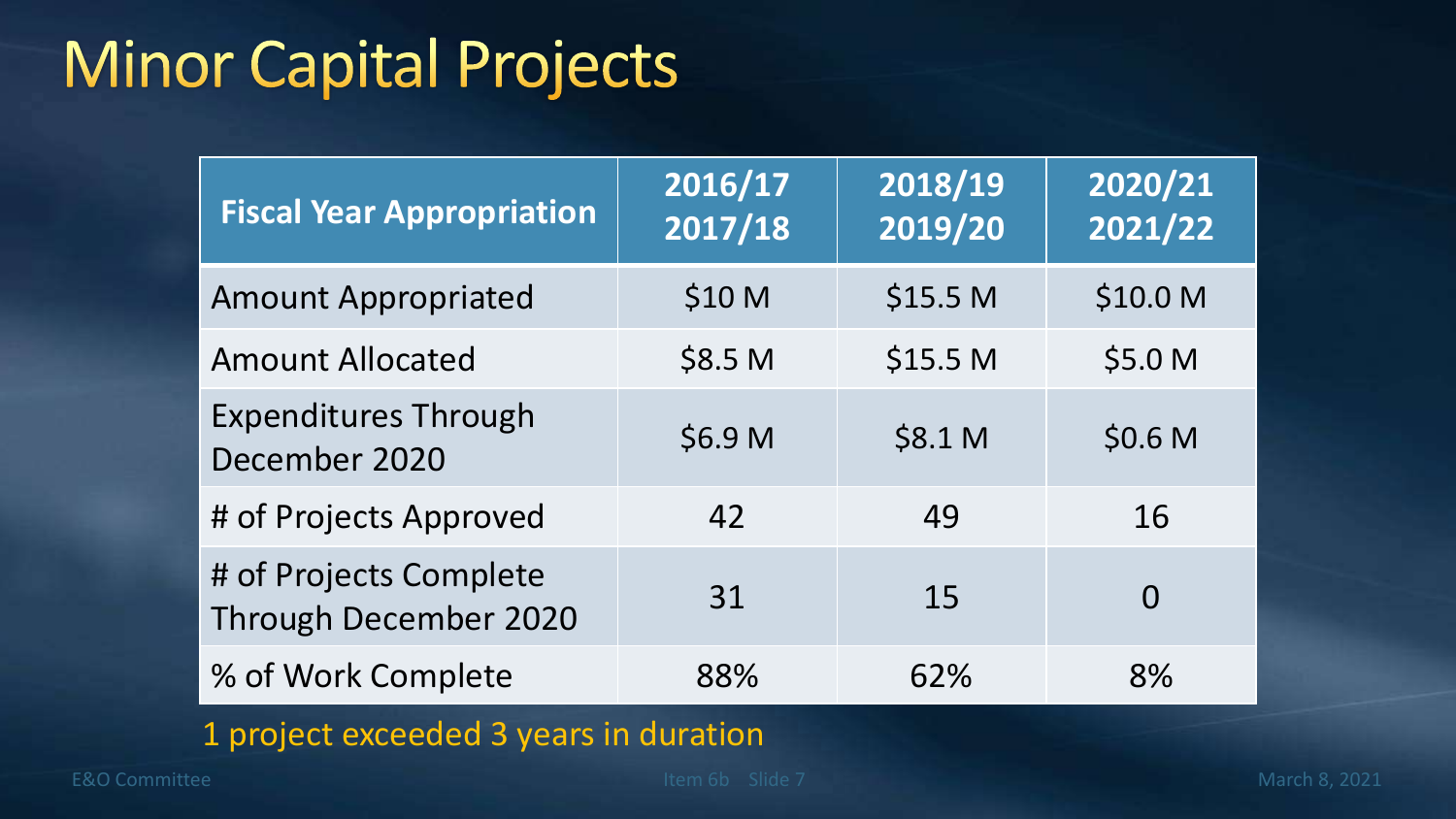### **Contract Completion and Change Orders**

| <b>Contract</b>                                       | <b>Original Bid</b><br><b>Amount</b> | <b>Change</b><br><b>Order Auth.</b> | <b>Change</b><br><b>Order</b> | <b>Change</b><br>Order % |
|-------------------------------------------------------|--------------------------------------|-------------------------------------|-------------------------------|--------------------------|
| <b>Orange County Region Service Center</b>            | \$9,257,483                          | \$462,725                           | \$460,136                     | 5%                       |
| <b>Weymouth Domestic Water Systems</b><br>Improvement | \$3,740,000                          | \$250,000                           | \$225,000                     | 6%                       |
| CRA Pumping Plants 6.9 kV Power Cable<br>Replacement  | \$16,452,832                         | \$822,642                           | TBD                           | TBD                      |
| Total                                                 | \$29,450,315                         |                                     |                               |                          |

12-month rolling average change order percent = 2.3%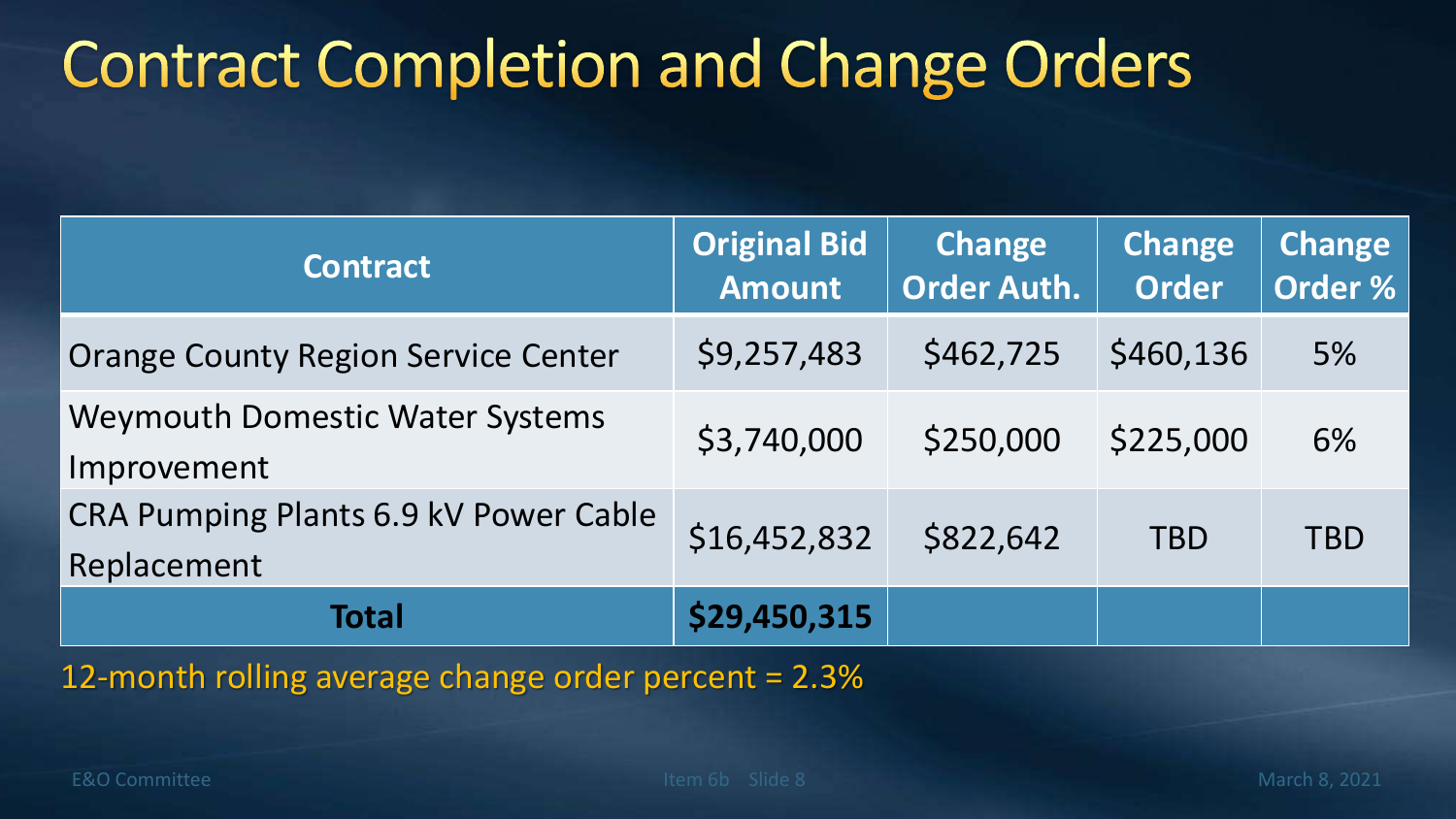### Performance Metrics - 2<sup>nd</sup> Quarter of FY 2020/21

#### **Projects w/ Construction Costs < \$3 Million**

|                                 | <b>Final Design % of</b><br><b>Construction</b> | Inspection % of<br><b>Construction</b> |
|---------------------------------|-------------------------------------------------|----------------------------------------|
| <b>Target Performance Range</b> | 9% to 15%                                       | 9% to 15%                              |
| <b>Actual Performance</b>       | 9.3%                                            | $N/A^*$                                |

#### **Projects w/ Construction Costs > \$3 Million**

|                                 | <b>Final Design % of</b><br>Construction | <b>Inspection % of</b><br>Construction |
|---------------------------------|------------------------------------------|----------------------------------------|
| <b>Target Performance Range</b> | 9% to 12%                                | 9% to 12%                              |
| <b>Actual Performance</b>       | $N/A^*$                                  | 14.5%                                  |

No project was completed in this category during the  $2<sup>nd</sup>$  quarter